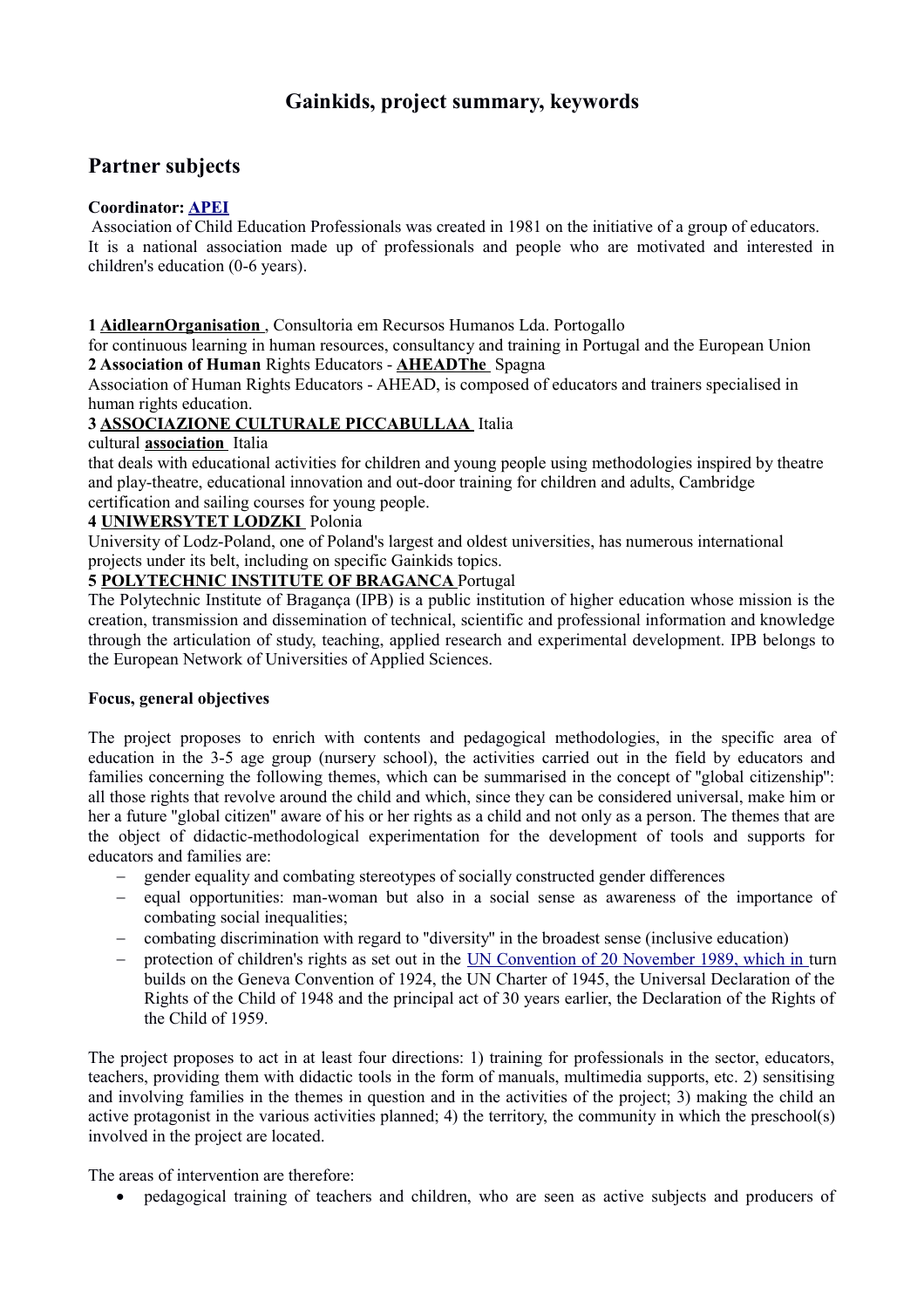content themselves and not just users of the content;

- training/awareness-raising within families on children's rights on the topics of ''difference'/'diversity''
- professional training of teachers and care staff
- the school community and its territory

The themes specifically are:

- **global citizenship** by answering the question: what does it mean?
- **Equal opportunities** for all children
- **citizenship and participation**: who am I? Comprising activities aimed at developing *relational skills*, *expressive* and *communication* skills, knowledge of the *world*
- **Gender identity and equality**: biological characteristics and gender stereotypes and gender inequality
- discrimination with regard to diversity(ies)
- social and family **participation**

#### **People reached/involved in the project**

At least **200** people are expected to be reached through social media. The **pilot training course** will involve people from **PT (Portugal), ES (Spain), PL (Poland) and IT (Italy), 10 per country**.

Multiplier events of the GAINkids project: **30 people at each Workshop that will be held in PT, ES, PL and IT**; Participants will be the target groups of the project. The partnership will produce **1500** GAINkids Promotional Packages, in digital format, and **each partner will have 250 GAINkids Promotional Packages** - in all languages and in English, which will be distributed to people/organisations interested in the GAINkids topic in the multiplier events. In total we expect to involve at least **1850** participants.

#### **Gainkids project priorities**

The training of educators and kindergarten staff is a priority, as is the pedagogical training of children and awareness-raising among families.

When carrying out activities in the field and experimenting with training methods and practices, it seems important to maintain consistency between the messages shared in the family and those conveyed by the educators and all the auxiliary staff in the classrooms. From this point of view, tools, methods and cultural supports should be introduced in the family to continue the work carried out in the classroom, provided there is a convergence of opinions on the issues in question. The family must be able to address, in a coherent manner, a key issue shared during the TV screening or an event that happened at school. Sharing the work done in class with the families is therefore fundamental.

Gainkids aims to:

- **Train professionals** to work on children's rights in the context of a pre-school;
- Sensitising families to the importance of children's rights, respect and acceptance of difference;
- **Involving children** in the reflection and production of the project development tools

The project works in two directions: **operators in the sector** (educators, teachers and their pupils) to be directly involved in the preparation and testing of the tools, and **local actors** such as associations working in the area, school directors, local administrators, etc.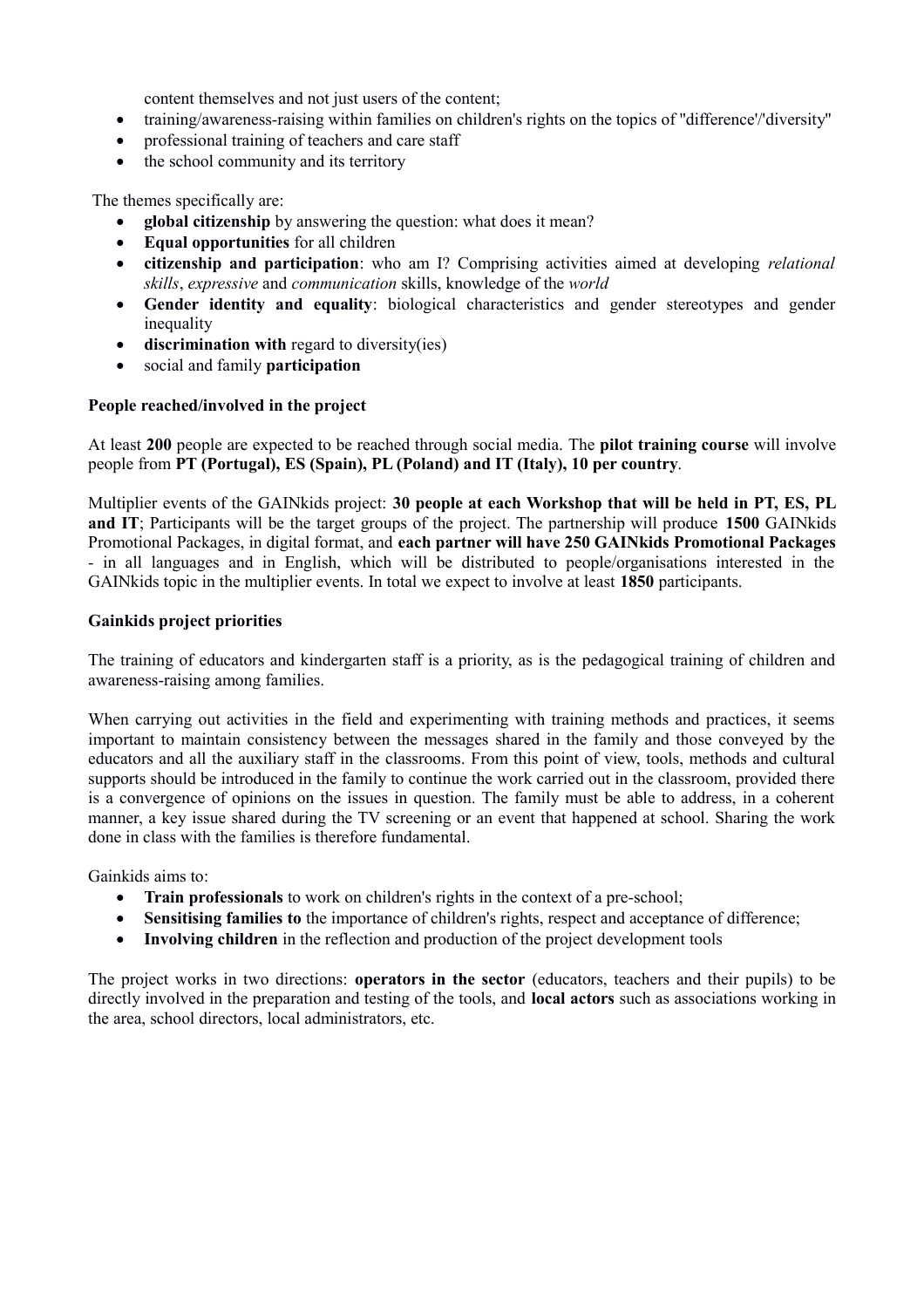## **Transnationality and the Gainkids paradigm**

Leaving aside local cultures and customs and the fact that global citizenship education has been implemented in different ways depending on the context, the aim of Gainkids is to find all those common elements that cut across the various cultures and to ensure that they are translated into educational content and methodologies from pre-school onwards. The core of the paradigm adopted is to pay great attention to education from kindergarten onwards, so that children can feel part of the world in an interdependent way from an early age. EGC **(**Education for Global Citizenship) uses a multifaceted approach and draws on concepts, methodologies and theories already implemented in different fields and themes, including human rights education (EHR), **education** for peace (PE), **education for** sustainable development (EDS) and education **for** international understanding, and has a crucial role to play in preparing students with the necessary skills to deal with the dynamic and interdependent world of the 21st century.

Similarly, the other key theme of Gainkids, gender equality, is based on the assumption that the perpetuation of gender stereotypes from pre-school onwards is at the root of de facto inequalities between men and women in adulthood.

#### **Gainkids' main achievements/outputs and activities**

The GAINkids project foresees the elaboration of a TOOLKIT defined as 3 in 1 i.e. an innovative training course that will develop competences on Global Citizenship for Children and the topics presented above, containing:

- **Out-put1 Collection of children's stories/fables (storybook***) and* **videos inspired by the stories themselves, which** also come from children's stories and educators' testimonies
- **Out-put2** A **handbook for pre-school educators that** explores the themes of storybooks *and* videos and translates them into practical activities in the classroom
- **Out-put3** A **guide/manual + animated short films for** families to link classroom topics to everyday educational practices in the family environment.

The sharing of materials for dissemination in the various countries will take place both through social media and the website which will concentrate all the materials, including videos, and through events defined as "multipliers" **to which** will be invited educators, associations of the territory, representatives of the local school organisation and possibly as witnesses one or two representatives of the partner countries to share the practices in their respective countries of origin. Each event will have at least **20 participants among these figures**.

All the countries contribute **transversally to the** preparation of the various intellectual outputs (videos, manuals, etc.). In their respective areas, they will carry out the same research and experimentation activities in parallel and provide the contents that will be collected in a single product.

The activities prior to the field-testing of the pedagogical tools consist of **surveys with interviews** on GainKids topics and **focus groups** among the practitioners to bring out daily practices related to GainKids keywords and topics but also **good practices.**

## **INTELLECTUAL OUT-PUT AND DISSEMINATION PRODUCTS**

- (**PRELIMINARY ACTIVITY) To investigate**, in each country, the conceptions, knowledge and practices (practices are more difficult to evaluate) of educators taking into account the dimensions under analysis, through a questionnaire and the creation of a focus-group (which would give a more precise dimension on the needs of professionals in the field);
- Each country once identified a set of professionals/institutions that would function as a working group, as witnesses of good practice that could be active members in this dynamic;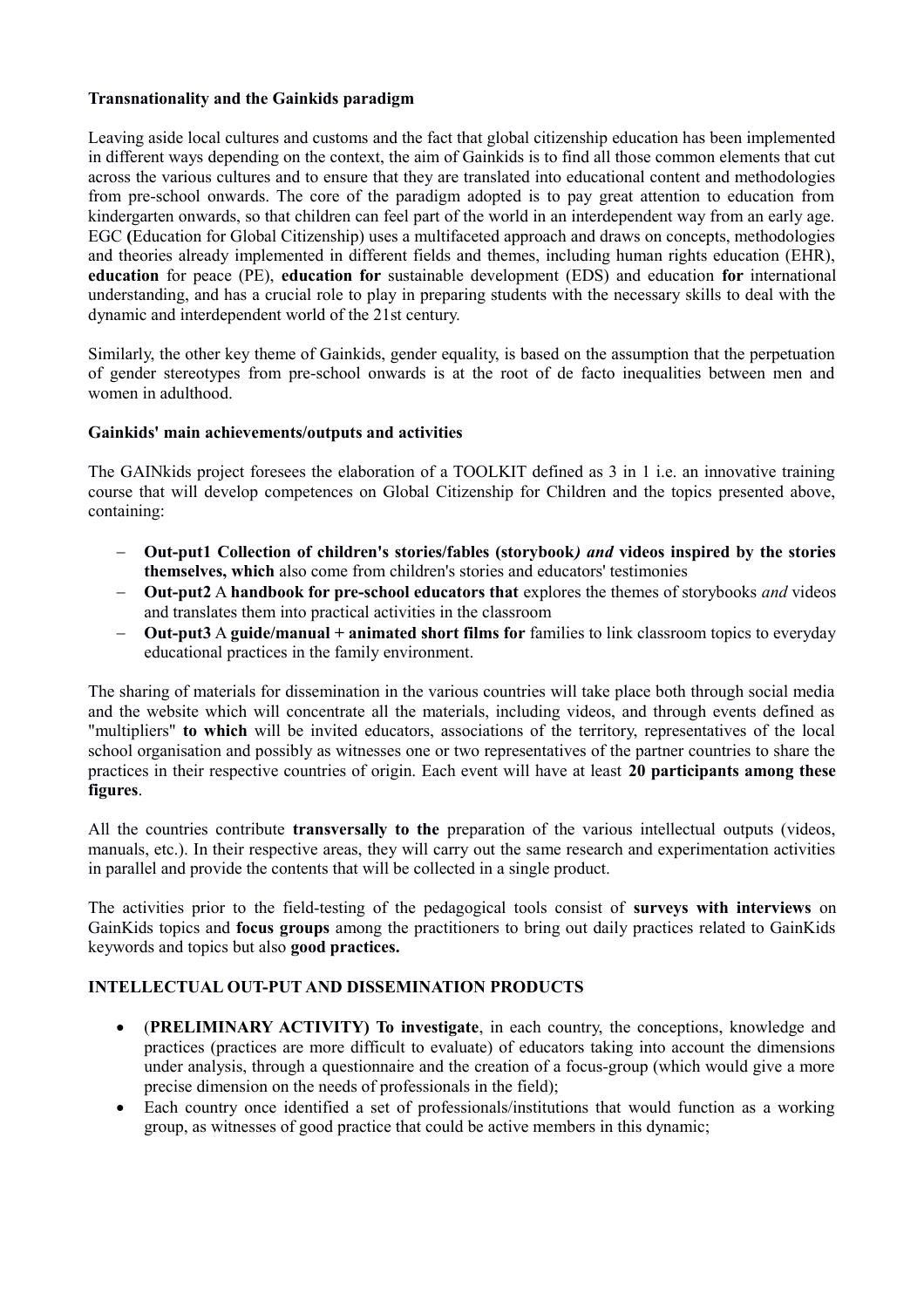**In the first months the activities will be as follows:**

- **Research on global citizenship and equal rights of children; Books and films depicting citizenship, participation, social stereotypes and equal opportunities.**
- **Handbook for educators v.1, ready for testing in schools Pilot Actions**
- **Handbook for Educators v.2, final version, to be made available to all target groups, stakeholders and key actors to use**

## **OUT-PUT 1**

- Each country constructs, with professionals and children (children must be participants in the project and not just recipients), stories on each of the dimensions presented: Equal opportunities for all children, gender equality and gender identity; non-discrimination; diversity; social and family participation (one or more dimensions);
- These stories translated into all languages (to be made to work as a collection) should contain a small **Exploration Guide, for professionals and families (it** could be integrated into the Exploration Guide of the book itself, at the end);
- **Videos recreated from the stories themselves** will also be produced, including ways in which the educators have worked in their professional contexts and with families;
- These books and videos will be **disseminated throughout the** professional early childhood education community in each country;
- At the end there will be an international meeting on children's rights.

#### **Specific dissemination activities**

The website, in English and in the four partner languages, will be created at the beginning of the project and regularly updated, it includes:

- presentation of the project and partners;
- leaflets:
- *newsletter*;
- Out-put.

4 marketing campaigns are planned through **e-newsletters** with updated information on the project, activities and results, sent by the partners to their **mailing lists.**

There are also two **flyers**: one at the beginning to promote the project, including objectives, partners and products, and a final flyer to promote the final GAINkids products.

All the activities to be performed and described above are carried out with an SME grant. It is necessary to contract the domain and hosting for the website. It will also be necessary to entrust the publishing/printing of GAINKids products (in USBpen) which includes **Videos**, **Story Books** collection, **Educators Manual** and **Guide + Animated Short Films for working with families.**